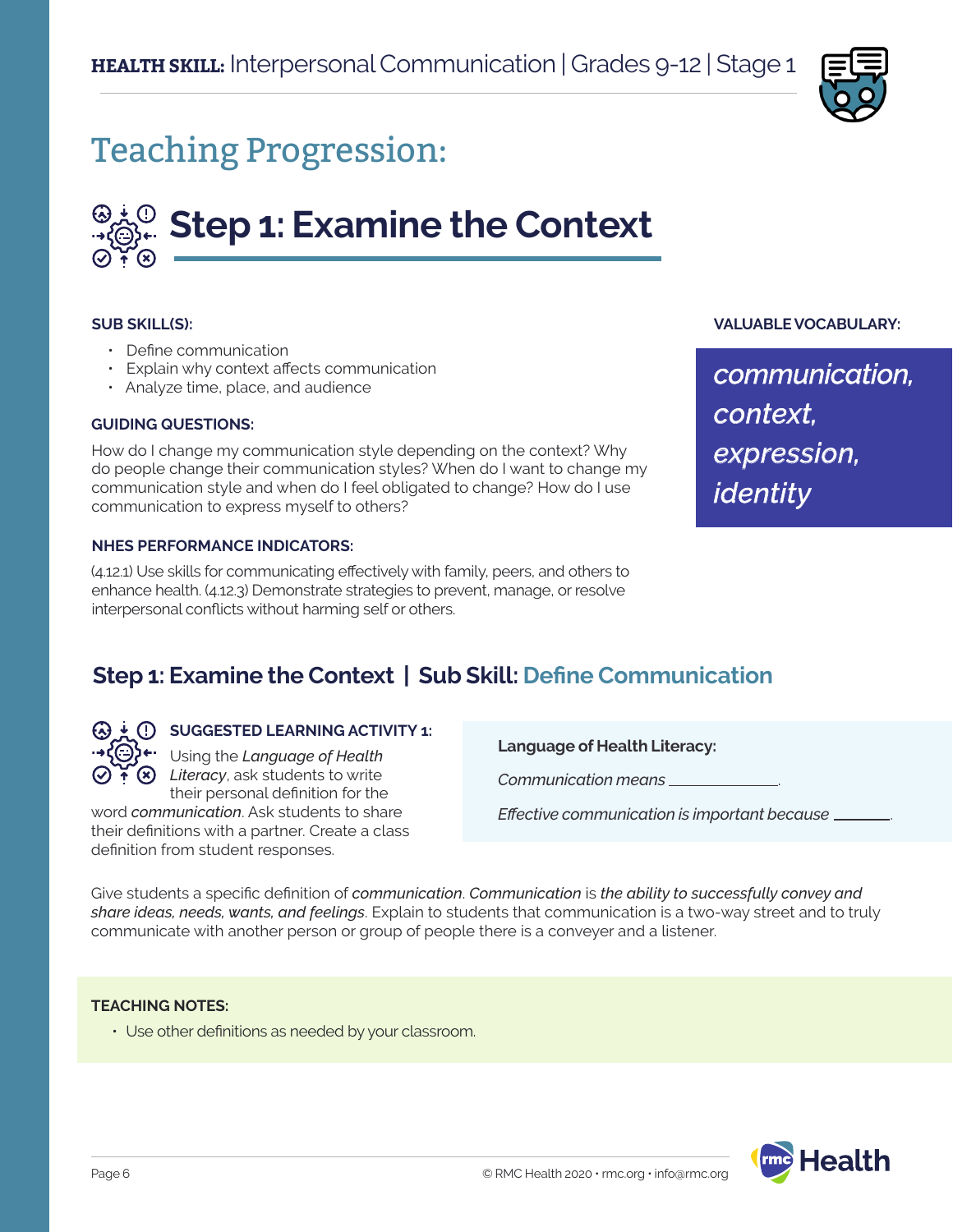

## **Step 1: Examine the Context Sub Skill: Explain Why Contexts Affects Communication**



## **G**) **SUGGESTED LEARNING ACTIVITY 1:**

 $\rightarrow$  $\langle \oplus \rangle$  + Ask students to reflect on their personal  $\bigcirc$   $\widetilde{\cdot}$  communication styles by answering the following questions:

• How would you greet the following people: friends, cousin, pastor, coach, grandfather, sister? Use other examples as necessary to respond to the needs of your classroom.

**Language of Health Literacy:**

*Context impacts communication by* .

*It is important to keep context in mind when communicating because* .

- Why do you communicate differently depending on the person or context?
- How do you know when it is necessary to change communication styles depending on context?
- Where do we learn how to change our communication style depending on context?

After students discuss, explain to students that changing our communication styles often comes second nature, and we don't always realize when we are switching our communication style for a new context. Tell students that changing communication styles depending on context is not meant to have them give up their identity for the context, but rather, to acknowledge how people are communicating and make conscious choices to engage and communicate with that person more effectively.

### **TEACHING NOTES:**

• Be aware that some people are asked to change for context more than others because their language or culture is not the dominant style of communication used for the setting. For example, people who speak languages other than English are often required to speak English to communicate in school with their teachers in the United States.



## **SUGGESTED LEARNING ACTIVITY 2:**

Explain to students that communication is a vital part of their identity and one of the initial ways they get  $\bullet$   $\bullet$  to express themselves and their personality to others. Tell students that this step is designed to give them options to explore their communication style and use communication techniques to become better at

expressing their ideas, needs, wants, and feelings to others regardless of the context.

Have students watch a video to explore how different people switch communication styles depending on context.

After students finish the video, have students reflect by answering the following questions:

- What examples of changing communication for context were presented?
- Why do people switch their communication styles depending on context?
- When do you change your communication style to match the context?

#### **TEACHING NOTES:**

- See the *Resource Bank* below for suggested video.
- Allow students to answer questions through a variety of modes: writing, small group discussion, or whole group discussion.

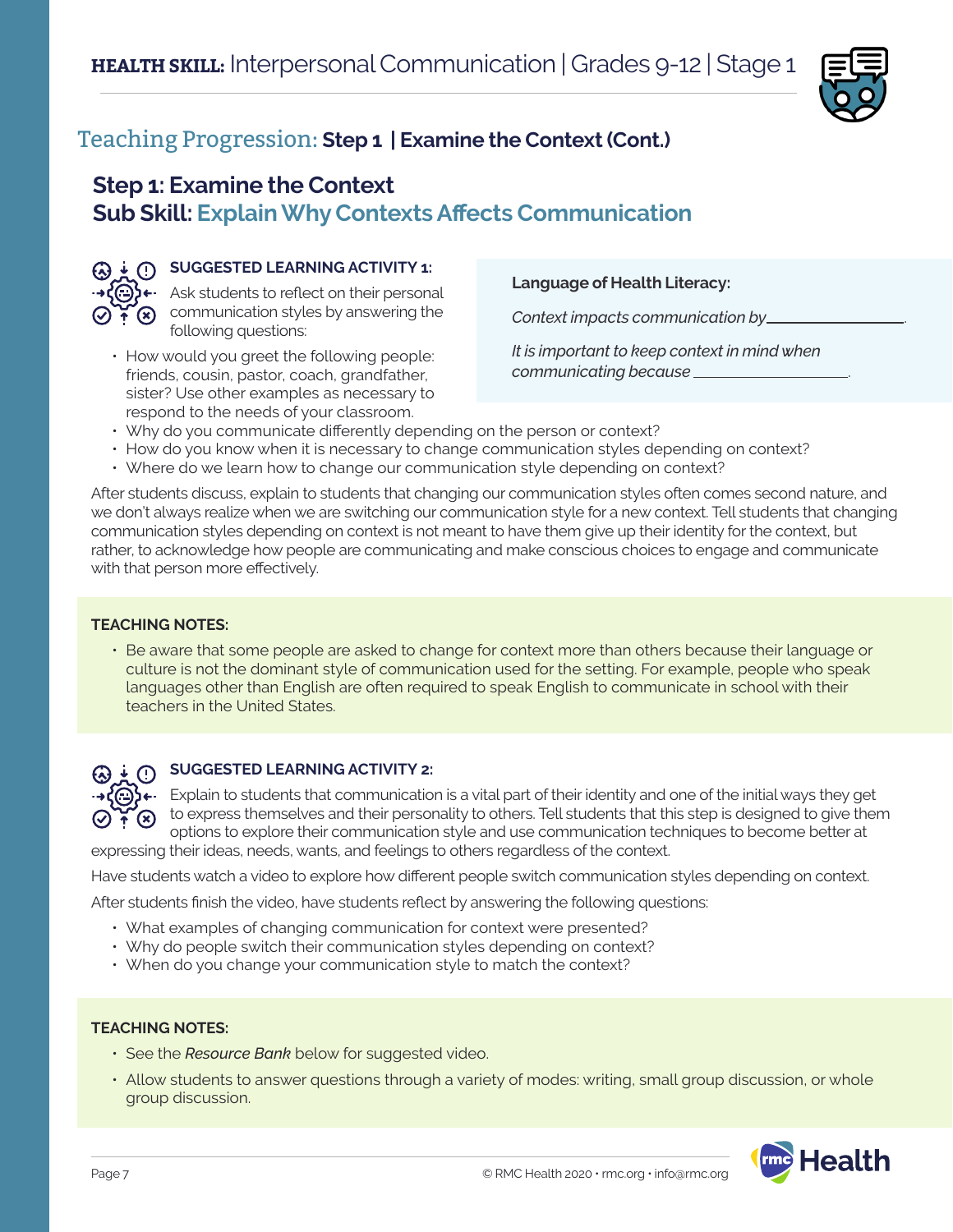

## **SUGGESTED LEARNING ACTIVITY 3:**

 $\odot$  + Share with students that they are going to continue to think about the use of changing communication in  $\widetilde{\cdot}$  ( $\widehat{\cdot}$ ) their own life to start evaluating and determining their personal communication style.

Have students write about one of the following three questions:

- Think about a part of your personality you exhibit more outside of school. Use that personality trait to write a speech to the class to explain your identity and how it feels to change your language for the school setting.
- Tell a story of how your parents taught you to speak and what you learned from them about how to speak to people in the world.
- Tell a story of a time you used language in a way that other people did not accept or found confusing. Explain how this situation felt. What was the result? Did you change your language because of this experience?

## **Step 1: Examine the Context | Sub Skill: Analyze Time, Place, And Audience**



## **SUGGESTED LEARNING ACTIVITY 1:**

 $P^{\leftarrow}$  Explain to students that when  $\odot$   $\ddot{\bullet}$   $\odot$  analyzing the context in order to best communicate there are questions

they want to ask themselves. Provide students with the following questions to help them analyze the context for communication:

- What is the setting (casual, professional, school, sports, religious building)?
- How are other people acting or communicating?
- Are there rules in place to guide how I am expected to communicate?
- Who is the person I am trying to communicate with?
- How does the person need me to communicate?
- How do I need the person to communicate with me?
- Is this the right time to communicate about ?

## • What might be going on around me that would make this the right time or wrong time to communicate?

## **Language of Health Literacy:**

*I* am speaking to \_\_\_\_\_\_. Therefore, I should\_\_\_\_\_\_\_

*I am currently at* , *which means I should* .

*Right before this, (happened). This may impact my ability to communicate by* .

*There (is/is not) a lot of time to discuss* , *which means* .

*In order to be heard effectively in this situation, I must because* .

*In order to listen effectively in this situation, I must because* .

| The rules of this space are. | , and therefore, I |
|------------------------------|--------------------|
| must .                       |                    |

Model asking and answering these questions with a context that requires you to step out of your communication comfort zone. As you come to conclusions about how the context impacts your commuication, model the *Language of Health Literacy*.

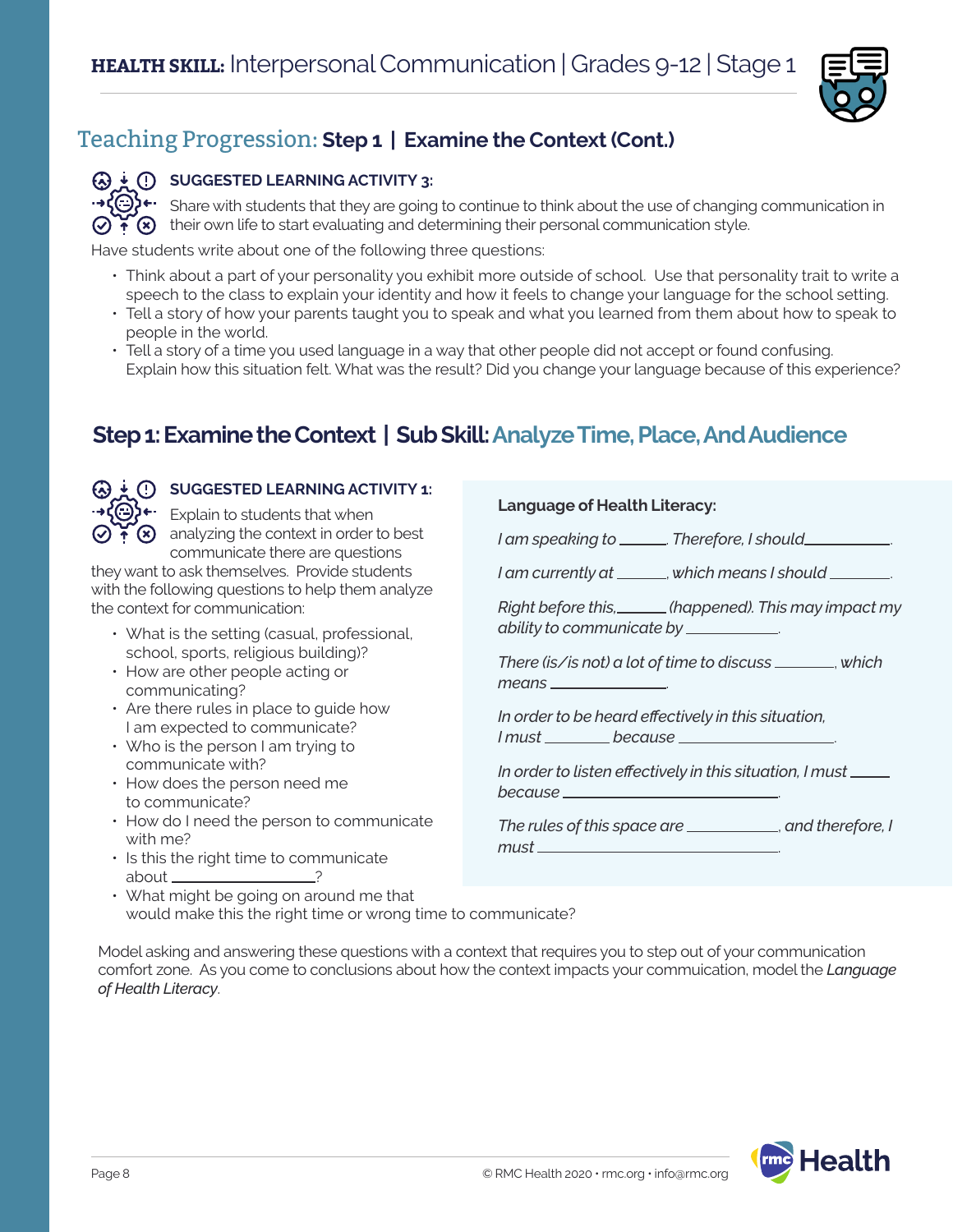

## **SUGGESTED LEARNING ACTIVITY 2:**

 $\cdot$   $\cdot$   $\cdot$   $\cdot$  Tell students that they are going to practice examining context and reacting with a partner. Model for students the different ways you would greet individuals in your life. Tell students that they are going to greet their partners as if they are greeting individuals in different situations (e.g. concert, funeral, grocery

store).

 $\odot$  ?  $\odot$ 

After modeling, read out different people (e.g. grandmother, coach, teacher) they could greet in a variety of situations. Ask students to examine how they change their communication styles. As students demonstrate greetings with their partners, monitor students and encourage them to share how they chose the appropriate communication style.

After the activity, ask students the following questions:

- How did you change your communication style depending on the person you were greeting?
- Which greeting felt most aligned to who you are as a person? Why?
- Why do we change our communication depending on the context?



## **(3)**  $\frac{1}{2}$  **(1) SUGGESTED LEARNING ACTIVITY 3:**

Explain to students that this step takes observing their surroundings to better gauge how to act and respond. Show students different images of environments, people, and situations that would require them to communicate with others. Using the questions from Suggested Learning Activity 1, have students practice

observing the context by explaining the situation and how they think people are expected to act in each environment.

## **TEACHING NOTES:**

- Be aware that some students will express needing to change their communication style more than others due to their identities. If they are comfortable, allow students to share these experiences and reflections.
- Examples of Places: movie theater, library, concert, formal dinner
- Examples of People: partner, parent/guardian, teacher, store clerk, police officers
- Examples of Situations: disagreeing with authority, asking for something they want, needing to be able to hear and respond to instructions.
- Model and provide the *Language of Health Literacy* to support analysis of context.



## **(3)**  $\pm$  **(1) SUGGESTED LEARNING ACTIVITY 4:**

 $\bigoplus$ + Tell students that before they continue onto Step 2, they are going to examine when they should be  $\widetilde{A}(\vec{x})$  aware of their communication style for their personal safety. Elaborate by sharing that there are certain situations in which they need to use a calm, respectful tone to maintain their own personal safety.

Explain to students that anytime they interact with people of authority, they need to use specific language and have a specific tone and demeanor. Give students speaking cards to keep with them that cover their legal rights when talking with people in authority.

Have students watch a video about communicating with people of authority, such as police officers, doctors, etc. After students watch the video, ask students:

- What should you say to  $\frac{1}{1}$  when  $\frac{1}{1}$
- What questions should you answer?
- What nonverbal cues should you be aware of when interacting with  $\frac{1}{2}$

**See Next Page For Teaching Notes.**